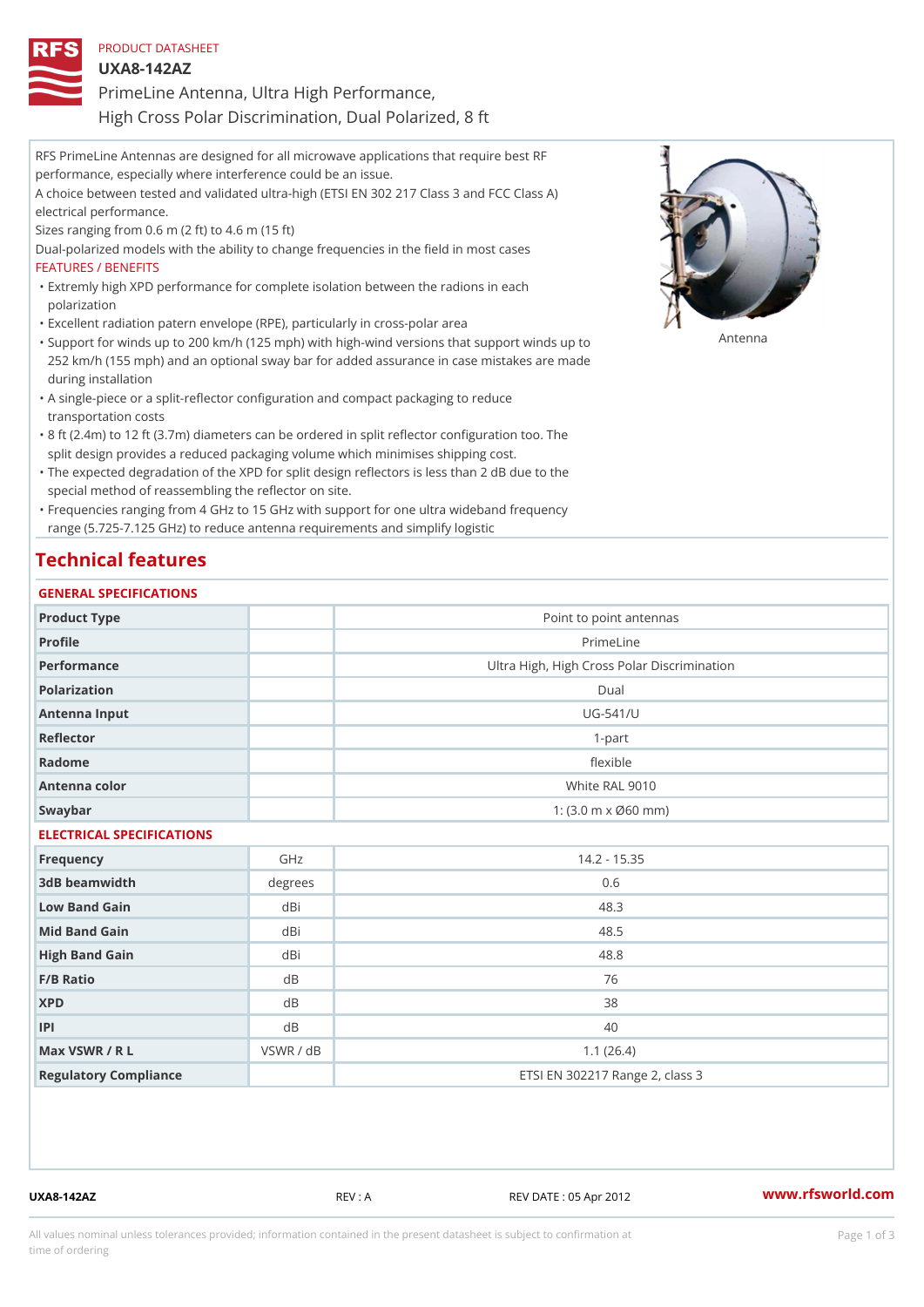# PRODUCT DATASHEET UXA8-142AZ PrimeLine Antenna, Ultra High Performance, High Cross Polar Discrimination, Dual Polarized, 8 ft

| MECHANICAL SPECIFICATIONS            |              |                                                                         |
|--------------------------------------|--------------|-------------------------------------------------------------------------|
| Diameter                             | ft $(m)$     | 8(2.4)                                                                  |
| Elevation Adjustment                 | degree:      | ± 5                                                                     |
| Azimuth Adjustment                   | degrees      | ± 5                                                                     |
| Polarization Adjustment              | degree:      | ± 5                                                                     |
| Mounting Pipe Diameter<br>minimum    | $mm$ (in)    | 114(4.5)                                                                |
| Mounting Pipe Diameter<br>maximum    | $mm$ (in)    | 114(4.5)                                                                |
| Approximate Weight                   | kg (lb)      | 180 (396)                                                               |
| Survival Windspeed                   | $km/h$ (mph) | 200 (125)                                                               |
| Operational Windspeed                | $km/h$ (mph) | 190 (118)                                                               |
| <b>STRUCTURE</b>                     |              |                                                                         |
| Radome Material                      |              | PVC coated fabric                                                       |
| FURTHER ACCESSORIES                  |              |                                                                         |
| optional Swaybar                     |              | 1: SMA-SK-60-3000A (3.0 m x Ø60 mm)                                     |
| Further Accessories                  |              | SMA-WK-8: Wind Kit<br>SMA-SKO-UNIVERSAL-L : Universal sway bar fixation |
| MOUNTOUTLINE                         |              |                                                                         |
| m <sub>m</sub><br>Dimension A<br>(in |              | 2616 (103.4)                                                            |
| m m<br>Dimension_B<br>(in)           |              | 1450(57.1)                                                              |

Dimension\_C

Dimension\_E

Dimension\_F

 $114$  m m (4.5 \_ i r )  $\sqrt{$  ii p  $\ge$ 

 $Dim_D - D -$ 

mm (in)

m m

mm (in)

m<sub>m</sub> (in)

460 (18.1)

190 (7.5)

310 (12.3)

1120 (44.1)

UXA8-142AZ REV : A REV DATE : 05 Apr 2012 [www.](https://www.rfsworld.com)rfsworld.com